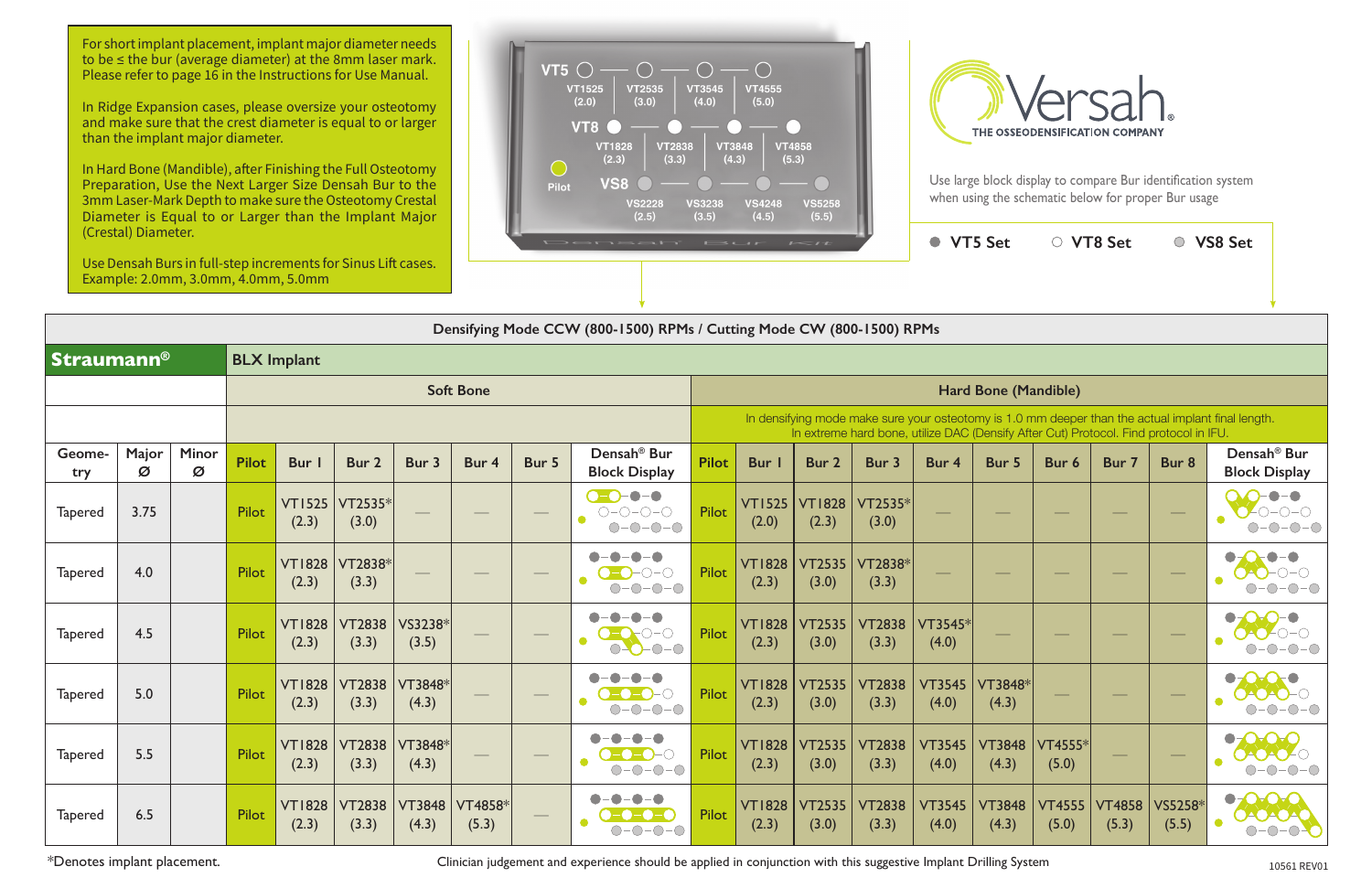In Hard Bone (Mandible), after Finishing the Full Osteotomy Preparation, Use the Next Larger Size Densah Bur to the 3mm Laser-Mark Depth to make sure the Osteotomy Crestal Diameter is Equal to or Larger than the Implant Major





|                   | (Crestal) Diameter. | Use Densah Burs in full-step increments for Sinus Lift cases.<br>Example: 2.0mm, 3.0mm, 4.0mm, 5.0mm |              |                                 |                        |                  |                  |                   | Densah' Bur                                                                             | $L = L$      |                        |                        | ● VT5 Set              |                                                                                       | ○ VT8 Set                |       | ○ VS8 Set                                                                                          |
|-------------------|---------------------|------------------------------------------------------------------------------------------------------|--------------|---------------------------------|------------------------|------------------|------------------|-------------------|-----------------------------------------------------------------------------------------|--------------|------------------------|------------------------|------------------------|---------------------------------------------------------------------------------------|--------------------------|-------|----------------------------------------------------------------------------------------------------|
|                   |                     |                                                                                                      |              |                                 |                        |                  |                  |                   |                                                                                         |              |                        |                        |                        |                                                                                       |                          |       |                                                                                                    |
|                   |                     |                                                                                                      |              |                                 |                        |                  |                  |                   | Densifying Mode CCW (800-1500) RPMs / Cutting Mode CW (800-1500) RPMs                   |              |                        |                        |                        |                                                                                       |                          |       |                                                                                                    |
| <b>Straumann®</b> |                     |                                                                                                      |              | <b>Bone Level Tapered (BLT)</b> |                        |                  |                  |                   |                                                                                         |              |                        |                        |                        |                                                                                       |                          |       |                                                                                                    |
|                   |                     |                                                                                                      |              |                                 |                        |                  | <b>Soft Bone</b> |                   |                                                                                         |              |                        |                        |                        | Hard Bone (Mandible)                                                                  |                          |       |                                                                                                    |
|                   |                     |                                                                                                      |              |                                 |                        |                  |                  |                   |                                                                                         |              |                        |                        |                        | In extreme hard bone, utilize DAC (Densify After Cut) Protocol. Find protocol in IFU. |                          |       | In densifying mode make sure your osteotomy is 1.0 mm deeper than the actual implant final length. |
| <b>Geometry</b>   | Major Ø             | Minor Ø                                                                                              | <b>Pilot</b> | Bur I                           | Bur 2                  | Bur 3            | Bur 4            | Bur 5             | Densah <sup>®</sup> Bur<br><b>Block Display</b>                                         | <b>Pilot</b> | <b>Bur</b> I           | Bur 2                  | Bur 3                  | Bur 4                                                                                 | Bur 5                    | Bur 6 | Densah <sup>®</sup> Bur<br><b>Block Display</b>                                                    |
| <b>Taper</b>      | 3.3                 | 2.0                                                                                                  | Pilot        | <b>VT1828*</b><br>(2.3)         |                        |                  |                  |                   | $O$ -0-0-0<br>$O-O-O-O$                                                                 | Pilot        | <b>VT1828</b><br>(2.3) | VS2228*<br>(2.5)       | --                     |                                                                                       |                          |       |                                                                                                    |
| <b>Taper</b>      | 4.1                 | 2.7                                                                                                  | Pilot        | <b>VT1525</b><br>(2.0)          | VT2535*<br>(3.0)       |                  |                  |                   | $\bullet - \bullet$<br>$O-O-O-O-$<br>$\bullet$<br>$ \bigcirc$ $ \bigcirc$<br>$\bigcirc$ | Pilot        | <b>VT1828</b><br>(2.3) | <b>VT2535</b><br>(3.0) | VT2838*<br>(3.3)       |                                                                                       |                          |       |                                                                                                    |
| <b>Taper</b>      | 4.8                 | 3.2                                                                                                  | Pilot        | <b>VT1525</b><br>(2.0)          | <b>VT2535</b><br>(3.0) | VT3545*<br>(4.0) |                  | $\hspace{0.05cm}$ | <b>0-0-0-0</b><br>$() - () - () - ()$<br>$\bullet$<br>$-O$ - $O$<br>$(\ )$              | Pilot        | <b>VT1828</b><br>(2.3) | <b>VT2535</b><br>(3.0) | <b>VT2838</b><br>(3.3) | VT3545*<br>(4.0)                                                                      | $\overline{\phantom{a}}$ |       |                                                                                                    |

\*Denotes implant placement.

Clinician judgement and experience should be applied in conjunction with this suggestive Implant Drilling System 10561 REV01

For short implant placement, implant major diameter needs to be ≤ the bur (average diameter) at the 8mm laser mark. Please refer to page 16 in the Instructions for Use Manual.

In Ridge Expansion cases, please oversize your osteotomy and make sure that the crest diameter is equal to or larger than the implant major diameter.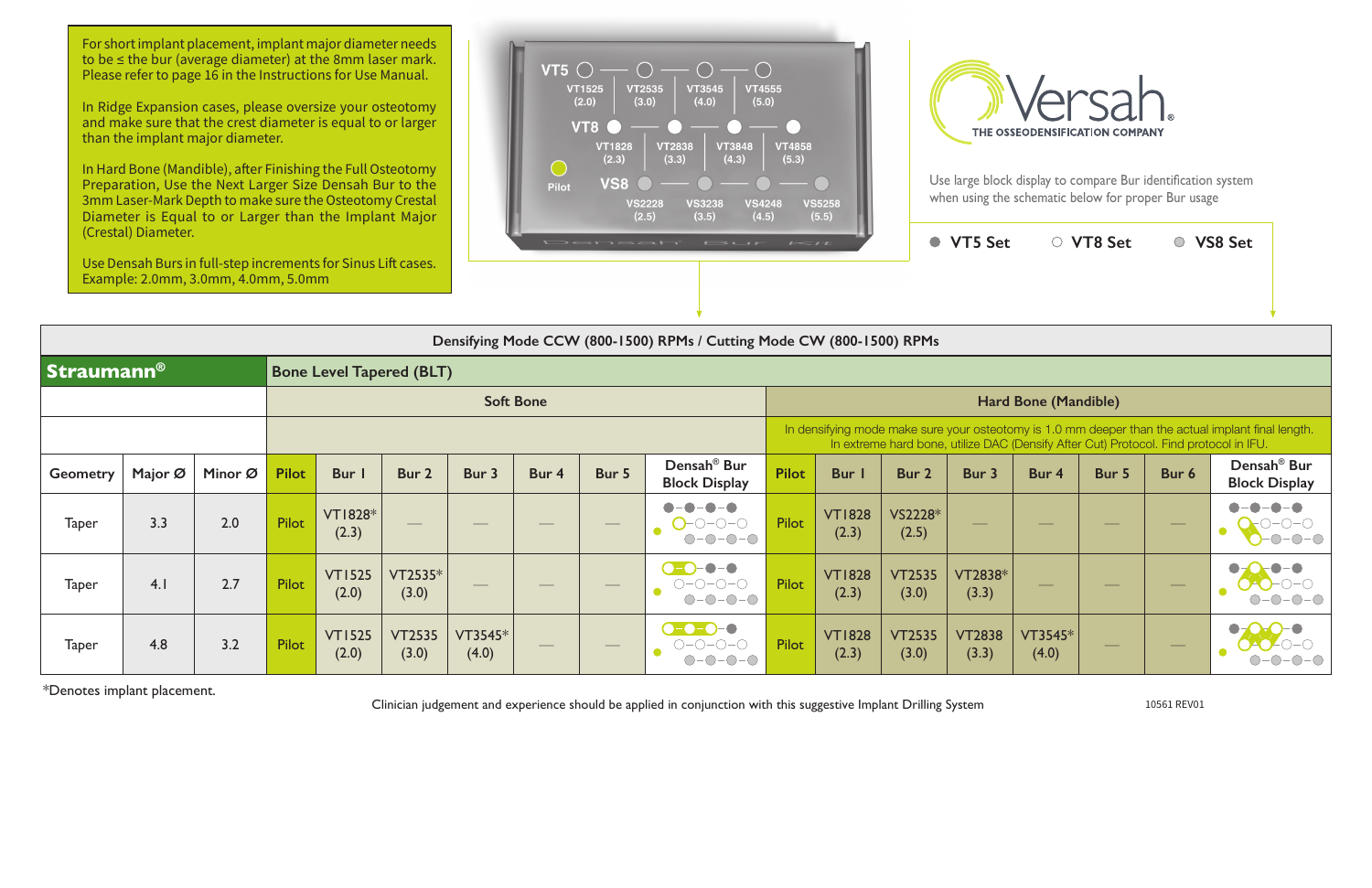

|                                       |         |         |              |                        |                              |                  |                          |                                | Densifying Mode CCW (800-1500) RPMs / Cutting Mode CW (800-1500) RPMs |              |                        |                                                                                       |                        |                        |                        |                  |                                                                                                    |
|---------------------------------------|---------|---------|--------------|------------------------|------------------------------|------------------|--------------------------|--------------------------------|-----------------------------------------------------------------------|--------------|------------------------|---------------------------------------------------------------------------------------|------------------------|------------------------|------------------------|------------------|----------------------------------------------------------------------------------------------------|
| <b>Straumann®</b>                     |         |         |              |                        | <b>Standard/Tissue Level</b> |                  |                          |                                |                                                                       |              |                        |                                                                                       |                        |                        |                        |                  |                                                                                                    |
|                                       |         |         |              |                        |                              |                  | <b>Soft Bone</b>         |                                |                                                                       |              |                        |                                                                                       |                        | Hard Bone (Mandible)   |                        |                  |                                                                                                    |
|                                       |         |         |              |                        |                              |                  |                          |                                |                                                                       |              |                        | In extreme hard bone, utilize DAC (Densify After Cut) Protocol. Find protocol in IFU. |                        |                        |                        |                  | In densifying mode make sure your osteotomy is 1.0 mm deeper than the actual implant final length. |
| <b>Geometry</b>                       | Major Ø | Minor Ø | <b>Pilot</b> | Bur I                  | Bur 2                        | Bur 3            | Bur 4                    | Bur 5                          | Densah <sup>®</sup> Bur<br><b>Block Display</b>                       | <b>Pilot</b> | <b>Bur</b>             | Bur 2                                                                                 | Bur 3                  | Bur 4                  | Bur 5                  | Bur 6            | Densah <sup>®</sup> Bur<br><b>Block Display</b>                                                    |
| Straight                              | 3.3     | 3.3     | <b>Pilot</b> | <b>VT1828</b><br>(2.3) | VS2228*<br>(2.5)             |                  |                          | $\hspace{0.05cm}$              | $\bullet$<br>$-0$ -O $-$ O<br>$O-O-O$                                 | Pilot        | <b>VT1828</b><br>(2.3) | VT2535*<br>(3.0)                                                                      |                        |                        |                        |                  |                                                                                                    |
| 4.8<br>Restorative<br><b>Diameter</b> | 4.1     | 4.1     | <b>Pilot</b> | <b>VT1828</b><br>(2.3) | <b>VT2838</b><br>(3.3)       | VS3238*<br>(3.5) |                          | $\overline{\phantom{a}}$       | $\blacksquare$<br>O<br>$O-O-O-O$                                      | <b>Pilot</b> | <b>VT1828</b><br>(2.3) | <b>VT2535</b><br>(3.0)                                                                | <b>VT2838</b><br>(3.3) | VS3238*<br>(3.5)       |                        |                  |                                                                                                    |
| Straight                              | 4.8     | 4.8     | <b>Pilot</b> | <b>VT1828</b><br>(2.3) | <b>VT2838</b><br>(3.3)       | VT3848*<br>(4.3) | $\overline{\phantom{a}}$ | $\hspace{0.1cm} -$             | $ \bigcirc$ $ \bigcirc$<br>$ \bigcirc$<br>$\bigcirc$                  | <b>Pilot</b> | <b>VT1828</b><br>(2.3) | <b>VT2535</b><br>(3.0)                                                                | <b>VT2838</b><br>(3.3) | <b>VT3545</b><br>(4.0) | <b>VT3848</b><br>(4.3) | VS4248*<br>(4.5) | $\bullet$                                                                                          |
| 6.5<br>Restorative<br><b>Diameter</b> | 4.8     | 4.8     | <b>Pilot</b> | <b>VT1828</b><br>(2.3) | <b>VT2838</b><br>(3.3)       | VT3848*<br>(4.3) |                          | $\overbrace{\hspace{27mm}}^{}$ | $\bullet$<br>$\neg$                                                   | Pilot        | <b>VT1828</b><br>(2.3) | <b>VT2535</b><br>(3.0)                                                                | <b>VT2838</b><br>(3.3) | <b>VT3545</b><br>(4.0) | <b>VT3848</b><br>(4.3) | VS4248*<br>(4.5) | $\bullet$                                                                                          |

For short implant placement, implant major diameter needs to be ≤ the bur (average diameter) at the 8mm laser mark. Please refer to page 16 in the Instructions for Use Manual.

\*Denotes implant placement.

Clinician judgement and experience should be applied in conjunction with this suggestive Implant Drilling System

In Ridge Expansion cases, please oversize your osteotomy and make sure that the crest diameter is equal to or larger than the implant major diameter.

In Hard Bone (Mandible), after Finishing the Full Osteotomy Preparation, Use the Next Larger Size Densah Bur to the 3mm Laser-Mark Depth to make sure the Osteotomy Crestal Diameter is Equal to or Larger than the Implant Major (Crestal) Diameter.

Use Densah Burs in full-step increments for Sinus Lift cases. Example: 2.0mm, 3.0mm, 4.0mm, 5.0mm





Use large block display to compare Bur identification system when using the schematic below for proper Bur usage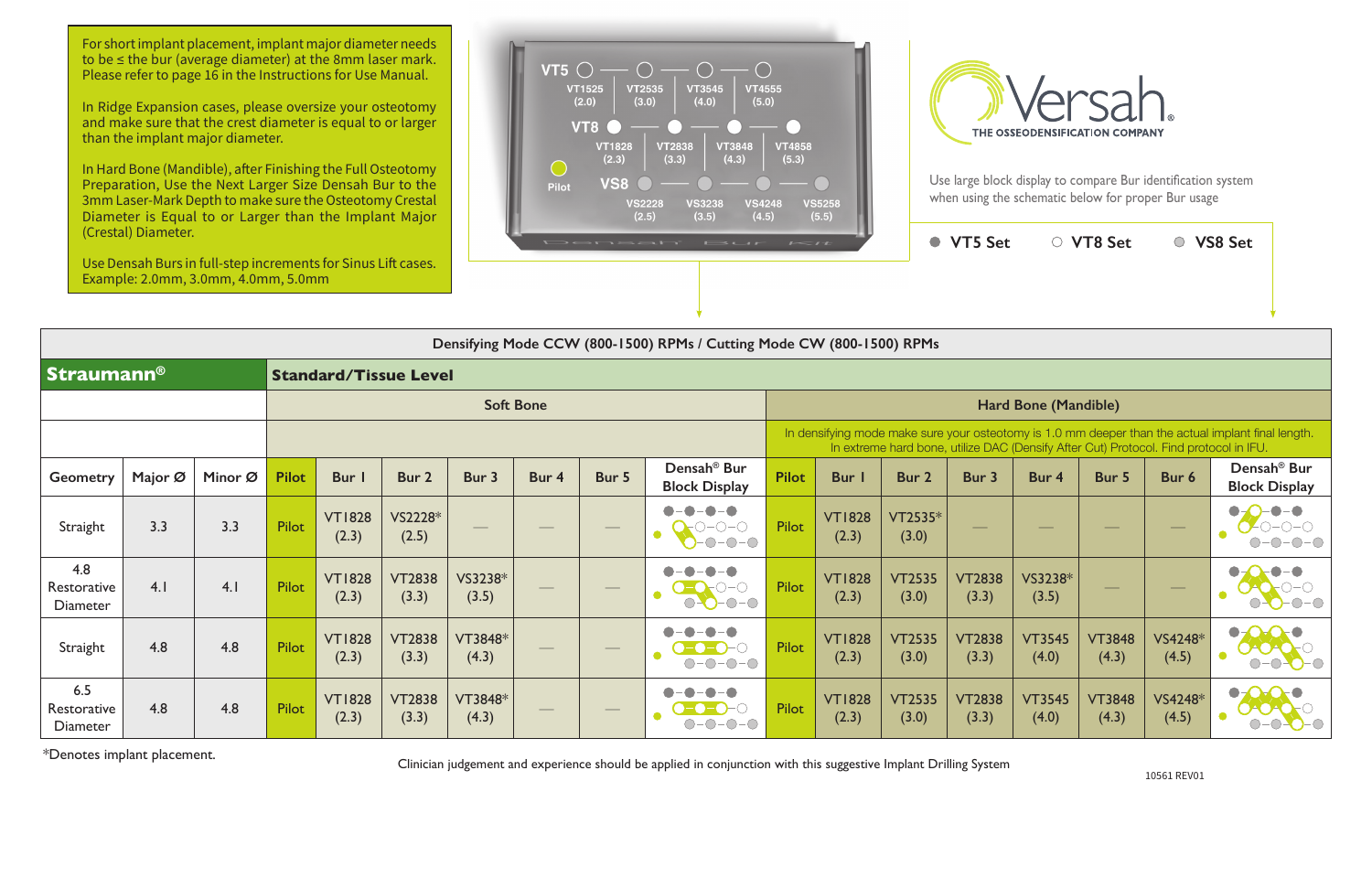**VT5 Set VT8 Set VS8 Set**

|                   | Use Densah Burs in full-step increments for Sinus Lift cases.<br>Example: 2.0mm, 3.0mm, 4.0mm, 5.0mm |         |              |                        |                                  |                   |                  |                   |                                                                        |              |                        |                                                                                       |                          |                                |                                |                   |                                                                                                    |
|-------------------|------------------------------------------------------------------------------------------------------|---------|--------------|------------------------|----------------------------------|-------------------|------------------|-------------------|------------------------------------------------------------------------|--------------|------------------------|---------------------------------------------------------------------------------------|--------------------------|--------------------------------|--------------------------------|-------------------|----------------------------------------------------------------------------------------------------|
|                   |                                                                                                      |         |              |                        |                                  |                   |                  |                   | Densifying Mode CCW (800-1500) RPMs / Cutting Mode CW (800-1500) RPMs  |              |                        |                                                                                       |                          |                                |                                |                   |                                                                                                    |
| <b>Straumann®</b> |                                                                                                      |         |              |                        | <b>Standard Plus, Bone Level</b> |                   |                  |                   |                                                                        |              |                        |                                                                                       |                          |                                |                                |                   |                                                                                                    |
|                   |                                                                                                      |         |              |                        |                                  |                   | <b>Soft Bone</b> |                   |                                                                        |              |                        |                                                                                       |                          | Hard Bone (Mandible)           |                                |                   |                                                                                                    |
|                   |                                                                                                      |         |              |                        |                                  |                   |                  |                   |                                                                        |              |                        | In extreme hard bone, utilize DAC (Densify After Cut) Protocol. Find protocol in IFU. |                          |                                |                                |                   | In densifying mode make sure your osteotomy is 1.0 mm deeper than the actual implant final length. |
| <b>Geometry</b>   | Major Ø                                                                                              | Minor Ø | <b>Pilot</b> | Bur I                  | Bur 2                            | Bur 3             | Bur 4            | Bur 5             | Densah <sup>®</sup> Bur<br><b>Block Display</b>                        | <b>Pilot</b> | Bur                    | Bur 2                                                                                 | Bur 3                    | Bur 4                          | Bur 5                          | Bur 6             | Densah <sup>®</sup> Bur<br><b>Block Display</b>                                                    |
| Straight          | 3.3                                                                                                  | 3.3     | Pilot        | <b>VT1828</b><br>(2.3) | VS2228*<br>(2.5)                 | $\hspace{0.05cm}$ | $\frac{1}{2}$    | $\qquad \qquad -$ | $\blacksquare$<br>$-\bullet-\bullet$<br>$O-O-O$<br>$-0-0-0$            | Pilot        | <b>VT1828</b><br>(2.3) | VS2228*<br>(3.0)                                                                      | $\overline{\phantom{a}}$ | $\overbrace{\hspace{25mm}}^{}$ |                                | $\hspace{0.05cm}$ |                                                                                                    |
| Straight          | 3.5                                                                                                  | 3.3     | Pilot        | <b>VT1525</b><br>(2.0) | VT2535*<br>(3.0)                 |                   |                  |                   | $\bullet$ $\bullet$<br>$\bullet$ - $\bullet$<br>$O-O-O-O$<br>$O-O-O-O$ | <b>Pilot</b> | <b>VT1525</b><br>(2.0) | VT2535*<br>(3.0)                                                                      |                          |                                |                                |                   | $-\bullet-\bullet$<br>$O-O-O-O$                                                                    |
| Straight          | 4.1                                                                                                  | 4.1     | Pilot        | <b>VT1828</b><br>(2.3) | <b>VT2838</b><br>(3.3)           | VS3238*<br>(3.5)  |                  |                   | $O-O$<br>$O-O-O-O$                                                     | <b>Pilot</b> | <b>VT1828</b><br>(2.3) | <b>VT2535</b><br>(3.0)                                                                | <b>VT2838</b><br>(3.3)   | VS3238*<br>(3.5)               | $\overbrace{\hspace{25mm}}^{}$ | $\hspace{0.05cm}$ |                                                                                                    |
| Straight          | 4.8                                                                                                  | 4.8     | Pilot        | <b>VT1828</b><br>(2.3) | <b>VT2838</b><br>(3.3)           | VT3848*<br>(4.3)  |                  |                   |                                                                        | <b>Pilot</b> | <b>VT1828</b><br>(2.3) | <b>VT2535</b><br>(3.0)                                                                | <b>VT2838</b><br>(3.3)   | <b>VT3545</b><br>(4.0)         | <b>VT3848</b><br>(4.3)         | VS4248*<br>(4.5)  | $\blacksquare$                                                                                     |

\*Denotes implant placement.

Clinician judgement and experience should be applied in conjunction with this suggestive Implant Drilling System

For short implant placement, implant major diameter needs to be ≤ the bur (average diameter) at the 8mm laser mark. Please refer to page 16 in the Instructions for Use Manual.

In Ridge Expansion cases, please oversize your osteotomy and make sure that the crest diameter is equal to or larger than the implant major diameter.

In Hard Bone (Mandible), after Finishing the Full Osteotomy Preparation, Use the Next Larger Size Densah Bur to the 3mm Laser-Mark Depth to make sure the Osteotomy Crestal Diameter is Equal to or Larger than the Implant Major (Crestal) Diameter.





Use large block display to compare Bur identification system when using the schematic below for proper Bur usage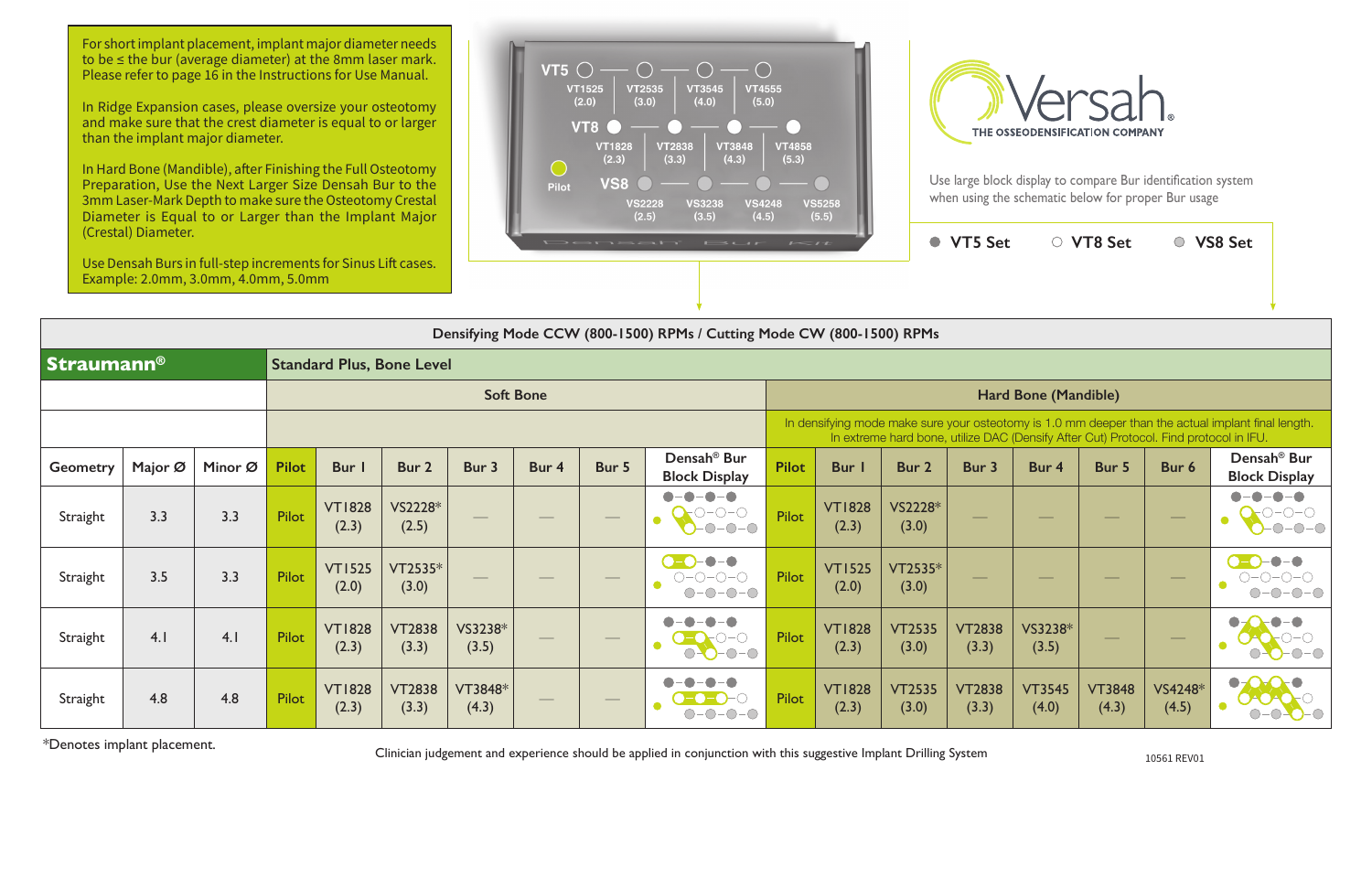|                                       | (Crestal) Diameter.<br>Use Densah Burs in full-step increments for Sinus Lift cases.<br>Example: 2.0mm, 3.0mm, 4.0mm, 5.0mm |         |              |                        |                        |                        |                         |                   | Densah' Bur                                                           | $L = IL$     |                        |                        | ● VT5 Set              |                                                                                       | ○ VT8 Set              |                          | ○ VS8 Set                                                                                          |
|---------------------------------------|-----------------------------------------------------------------------------------------------------------------------------|---------|--------------|------------------------|------------------------|------------------------|-------------------------|-------------------|-----------------------------------------------------------------------|--------------|------------------------|------------------------|------------------------|---------------------------------------------------------------------------------------|------------------------|--------------------------|----------------------------------------------------------------------------------------------------|
|                                       |                                                                                                                             |         |              |                        |                        |                        |                         |                   | Densifying Mode CCW (800-1500) RPMs / Cutting Mode CW (800-1500) RPMs |              |                        |                        |                        |                                                                                       |                        |                          |                                                                                                    |
| <b>Straumann®</b>                     |                                                                                                                             |         |              | <b>Tapered Effect</b>  |                        |                        |                         |                   |                                                                       |              |                        |                        |                        |                                                                                       |                        |                          |                                                                                                    |
|                                       |                                                                                                                             |         |              |                        |                        |                        | <b>Soft Bone</b>        |                   |                                                                       |              |                        |                        |                        | Hard Bone (Mandible)                                                                  |                        |                          |                                                                                                    |
|                                       |                                                                                                                             |         |              |                        |                        |                        |                         |                   |                                                                       |              |                        |                        |                        | In extreme hard bone, utilize DAC (Densify After Cut) Protocol. Find protocol in IFU. |                        |                          | In densifying mode make sure your osteotomy is 1.0 mm deeper than the actual implant final length. |
| <b>Geometry</b>                       | Major Ø                                                                                                                     | Minor Ø | <b>Pilot</b> | Bur I                  | Bur 2                  | Bur 3                  | Bur 4                   | Bur 5             | Densah <sup>®</sup> Bur<br><b>Block Display</b>                       | <b>Pilot</b> | <b>Bur</b> I           | Bur 2                  | Bur 3                  | Bur 4                                                                                 | Bur 5                  | Bur 6                    | Densah <sup>®</sup> Bur<br><b>Block Display</b>                                                    |
| 4.8<br>Restorative<br>Diameter        | 4.8                                                                                                                         | 3.3     | Pilot        | <b>VT1525</b><br>(2.0) | <b>VT2535</b><br>(3.0) | VT3545*<br>(4.0)       |                         |                   | $\bullet$ -0-0-0<br>$O-O-O-O$<br>$O-O-O-O$                            | Pilot        | <b>VT1828</b><br>(2.3) | <b>VT2535</b><br>(3.0) | <b>VT2838</b><br>(3.3) | VT3545*<br>(4.0)                                                                      |                        | $\hspace{0.1cm}$         |                                                                                                    |
| 4.8<br>Restorative<br><b>Diameter</b> | 4.8                                                                                                                         | 4.1     | <b>Pilot</b> | <b>VT1525</b><br>(2.0) | <b>VT2535</b><br>(3.0) | VT3545*<br>(4.0)       |                         | $\hspace{0.05cm}$ | $\bullet$ -0-0-0<br>$O-O-O-O-O$<br>$O-O-O-O$                          | Pilot        | <b>VT1828</b><br>(2.3) | <b>VT2535</b><br>(3.0) | <b>VT2838</b><br>(3.3) | <b>VT3545</b><br>(4.0)                                                                | VT3848*<br>(4.3)       | $\overline{\phantom{a}}$ |                                                                                                    |
| <b>Taper</b>                          | 6.5                                                                                                                         | 4.8     | Pilot        | <b>VT1828</b><br>(2.3) | <b>VT2838</b><br>(3.3) | <b>VT3848</b><br>(4.3) | <b>VT4858*</b><br>(5.3) |                   | $O-O-O-O$                                                             | Pilot        | <b>VT1828</b><br>(2.3) | <b>VT2535</b><br>(3.0) | <b>VT2838</b><br>(3.3) | <b>VT3545</b><br>(4.0)                                                                | <b>VT3848</b><br>(4.3) | VT4858*<br>(5.3)         |                                                                                                    |

\*Denotes implant placement.

10561 REV01

Clinician judgement and experience should be applied in conjunction with this suggestive Implant Drilling System

For short implant placement, implant major diameter needs to be ≤ the bur (average diameter) at the 8mm laser mark. Please refer to page 16 in the Instructions for Use Manual.

In Ridge Expansion cases, please oversize your osteotomy and make sure that the crest diameter is equal to or larger than the implant major diameter.

In Hard Bone (Mandible), after Finishing the Full Osteotomy Preparation, Use the Next Larger Size Densah Bur to the 3mm Laser-Mark Depth to make sure the Osteotomy Crestal Diameter is Equal to or Larger than the Implant Major (Crestal) Diameter.





Use large block display to compare Bur identification system when using the schematic below for proper Bur usage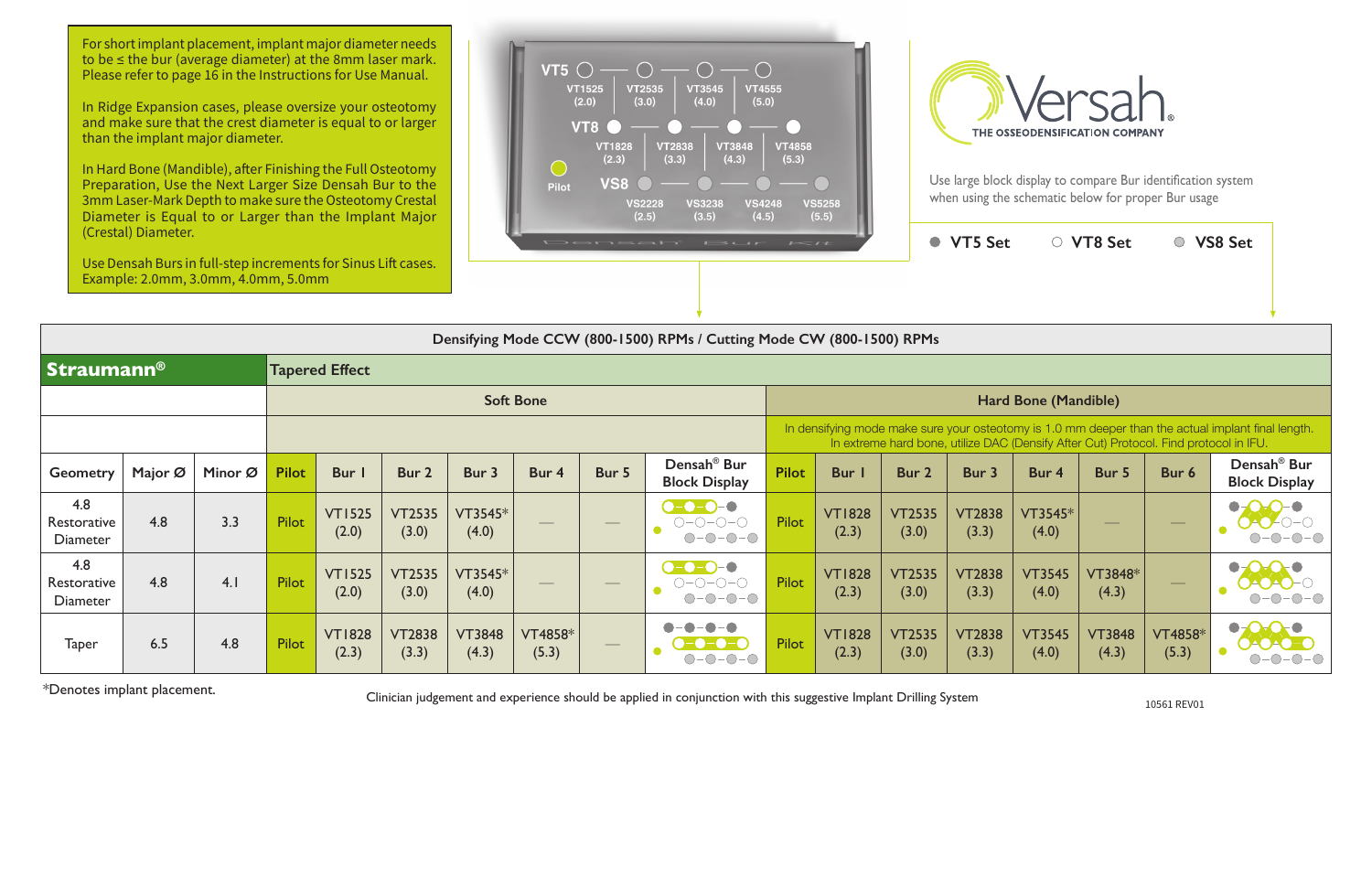In Hard Bone (Mandible), after Finishing the Full Osteotomy Preparation, Use the Next Larger Size Densah Bur to the 3mm Laser-Mark Depth to make sure the Osteotomy Crestal Diameter is Equal to or Larger than the Implant Major





|                   | (Crestal) Diameter.<br>Use Densah Burs in full-step increments for Sinus Lift cases.<br>Example: 2.0mm, 3.0mm, 4.0mm, 5.0mm |         |              |                                                                                                                                                                                             |                        |                  |                  |                   | Densah' Bur Kit                                                                                      |              |                        |                        | ● VT5 Set              |                        | ○ VT8 Set              |                  | ○ VS8 Set                                       |
|-------------------|-----------------------------------------------------------------------------------------------------------------------------|---------|--------------|---------------------------------------------------------------------------------------------------------------------------------------------------------------------------------------------|------------------------|------------------|------------------|-------------------|------------------------------------------------------------------------------------------------------|--------------|------------------------|------------------------|------------------------|------------------------|------------------------|------------------|-------------------------------------------------|
|                   |                                                                                                                             |         |              |                                                                                                                                                                                             |                        |                  |                  |                   | Densifying Mode CCW (800-1500) RPMs / Cutting Mode CW (800-1500) RPMs                                |              |                        |                        |                        |                        |                        |                  |                                                 |
| <b>Straumann®</b> |                                                                                                                             |         |              | Quattrocone                                                                                                                                                                                 |                        |                  |                  |                   |                                                                                                      |              |                        |                        |                        |                        |                        |                  |                                                 |
|                   |                                                                                                                             |         |              |                                                                                                                                                                                             |                        |                  | <b>Soft Bone</b> |                   |                                                                                                      |              |                        |                        |                        | Hard Bone (Mandible)   |                        |                  |                                                 |
|                   |                                                                                                                             |         |              | In densifying mode make sure your osteotomy is 1.0 mm deeper than the actual implant final length.<br>In extreme hard bone, utilize DAC (Densify After Cut) Protocol. Find protocol in IFU. |                        |                  |                  |                   |                                                                                                      |              |                        |                        |                        |                        |                        |                  |                                                 |
| <b>Geometry</b>   | Major Ø                                                                                                                     | Minor Ø | <b>Pilot</b> | Bur I                                                                                                                                                                                       | Bur 2                  | Bur 3            | Bur 4            | Bur 5             | Densah <sup>®</sup> Bur<br><b>Block Display</b>                                                      | <b>Pilot</b> | Bur                    | Bur 2                  | Bur 3                  | Bur 4                  | Bur 5                  | Bur 6            | Densah <sup>®</sup> Bur<br><b>Block Display</b> |
| <b>Tapered</b>    | 3.5                                                                                                                         |         | Pilot        | <b>VT1525</b><br>(2.0)                                                                                                                                                                      | VT2535*<br>(3.0)       |                  |                  |                   | $\bullet$ $\bullet$<br>$\bullet$ - $\bullet$<br>$O-O-O-O$<br>$-0$ - $0$ - $\bigcirc$<br>$\bigcirc$ - | <b>Pilot</b> | <b>VT1525</b><br>(2.0) | <b>VT1828</b><br>(2.3) | VT2535*<br>(3.0)       |                        |                        |                  |                                                 |
| <b>Tapered</b>    | 4.3                                                                                                                         |         | Pilot        | <b>VT1828</b><br>(2.3)                                                                                                                                                                      | VT2838*<br>(3.3)       |                  |                  | $\hspace{0.05cm}$ | $ \bigcirc$ $ \bigcirc$<br>$\bigcirc$                                                                | Pilot        | <b>VT1828</b><br>(2.3) | <b>VT2535</b><br>(3.0) | <b>VT2838</b><br>(3.3) | VS3238*<br>(3.3)       | $\hspace{0.05cm}$      |                  |                                                 |
| <b>Tapered</b>    | 5.0                                                                                                                         |         | Pilot        | <b>VT1828</b><br>(2.3)                                                                                                                                                                      | <b>VT2838</b><br>(3.3) | VT3848*<br>(4.3) |                  |                   | -0-0                                                                                                 | Pilot        | <b>VT1828</b><br>(2.3) | <b>VT2535</b><br>(3.0) | <b>VT2838</b><br>(3.3) | <b>VT3545</b><br>(4.0) | <b>VT3848</b><br>(4.3) | VS4248*<br>(4.5) | $\bullet$                                       |

\*Denotes implant placement. Clinician judgement and experience should be applied in conjunction with this suggestive Implant Drilling System 10561 REV01

For short implant placement, implant major diameter needs to be ≤ the bur (average diameter) at the 8mm laser mark. Please refer to page 16 in the Instructions for Use Manual.

In Ridge Expansion cases, please oversize your osteotomy and make sure that the crest diameter is equal to or larger than the implant major diameter.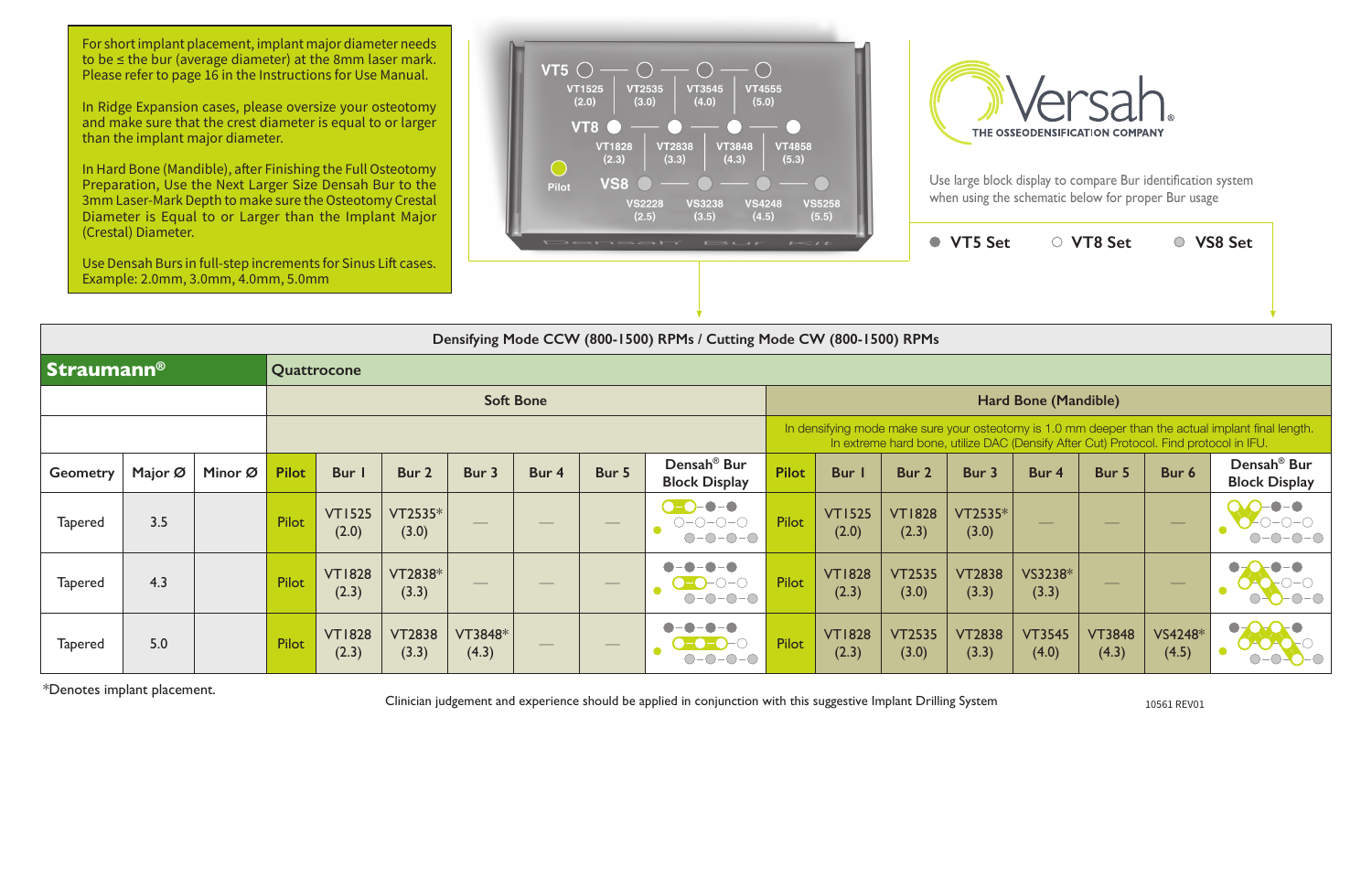|                   |                        |                                                                                       |                        | VT5 Set                     |                  | ○ VT8 Set |       | <b>VS8 Set</b>                                                                                     |  |
|-------------------|------------------------|---------------------------------------------------------------------------------------|------------------------|-----------------------------|------------------|-----------|-------|----------------------------------------------------------------------------------------------------|--|
|                   |                        |                                                                                       |                        |                             |                  |           |       |                                                                                                    |  |
|                   |                        | g Mode CW (800-1500) RPMs                                                             |                        |                             |                  |           |       |                                                                                                    |  |
|                   |                        |                                                                                       |                        |                             |                  |           |       |                                                                                                    |  |
|                   |                        |                                                                                       |                        | <b>Hard Bone (Mandible)</b> |                  |           |       |                                                                                                    |  |
|                   |                        | In extreme hard bone, utilize DAC (Densify After Cut) Protocol. Find protocol in IFU. |                        |                             |                  |           |       | In densifying mode make sure your osteotomy is 1.0 mm deeper than the actual implant final length. |  |
| <b>Bur</b> I      | Bur <sub>2</sub>       | Bur 3                                                                                 | Bur 4                  | Bur 5                       | Bur 6            | Bur 7     | Bur 8 | Densah <sup>®</sup> Bur<br><b>Block Display</b>                                                    |  |
| $TI$ 525<br>(2.0) | <b>VT1828</b><br>(2.3) | VS2228*<br>(2.5)                                                                      |                        |                             |                  |           |       |                                                                                                    |  |
| $TI$ 525<br>(2.0) | <b>VT1828</b><br>(2.3) | VT2535*<br>(3.0)                                                                      |                        |                             |                  |           |       |                                                                                                    |  |
| T1828<br>(2.3)    | <b>VT2838</b><br>(3.3) | VS3238*<br>(3.5)                                                                      |                        |                             |                  |           |       |                                                                                                    |  |
| T1828<br>(2.3)    | <b>VT2535</b><br>(3.0) | <b>VT2838</b><br>(3.3)                                                                | VT3545*<br>(4.0)       |                             |                  |           |       |                                                                                                    |  |
| T1828<br>(2.3)    | <b>VT2535</b><br>(3.0) | <b>VT2838</b><br>(3.3)                                                                | <b>VT3545</b><br>(4.0) | <b>VT3848</b><br>(4.3)      | VS4248*<br>(4.5) |           |       |                                                                                                    |  |

|                   |            |                   |                  |                        |                        |                                 |                  |       | Densifying Mode CCW (800-1500) RPMs / Cutting Mode CW (800-1500) RPMs |              |                        |                        |                                                                                       |                          |                          |                  |       |                   |                                                                                                    |
|-------------------|------------|-------------------|------------------|------------------------|------------------------|---------------------------------|------------------|-------|-----------------------------------------------------------------------|--------------|------------------------|------------------------|---------------------------------------------------------------------------------------|--------------------------|--------------------------|------------------|-------|-------------------|----------------------------------------------------------------------------------------------------|
| <b>Straumann®</b> |            |                   | <b>Microcone</b> |                        |                        |                                 |                  |       |                                                                       |              |                        |                        |                                                                                       |                          |                          |                  |       |                   |                                                                                                    |
|                   |            |                   |                  |                        |                        |                                 | <b>Soft Bone</b> |       |                                                                       |              |                        |                        |                                                                                       |                          | Hard Bone (Mandible)     |                  |       |                   |                                                                                                    |
|                   |            |                   |                  |                        |                        |                                 |                  |       |                                                                       |              |                        |                        | In extreme hard bone, utilize DAC (Densify After Cut) Protocol. Find protocol in IFU. |                          |                          |                  |       |                   | In densifying mode make sure your osteotomy is 1.0 mm deeper than the actual implant final length. |
| Geome-<br>try     | Major<br>Ø | <b>Minor</b><br>Ø | <b>Pilot</b>     | <b>Bur</b>             | Bur 2                  | Bur 3                           | Bur 4            | Bur 5 | Densah <sup>®</sup> Bur<br><b>Block Display</b>                       | <b>Pilot</b> | Bur                    | Bur 2                  | Bur 3                                                                                 | Bur 4                    | Bur 5                    | Bur 6            | Bur 7 | Bur 8             | Densah <sup>®</sup> Bur<br><b>Block Display</b>                                                    |
| Straight          | 3.0        |                   | <b>Pilot</b>     | <b>VT1828</b><br>(2.3) | VS2228*<br>(2.5)       |                                 |                  |       | $\sum_{i=1}^{n} C_i - C_i - C_i$<br>O<br>$-0$ - $  -$                 | Pilot        | VT1525<br>(2.0)        | <b>VT1828</b><br>(2.3) | VS2228*<br>(2.5)                                                                      |                          | $\overline{\phantom{m}}$ | $\frac{1}{2}$    |       |                   |                                                                                                    |
| Straight          | 3.5        |                   | Pilot            | <b>VT1828</b><br>(2.3) | VS2228*<br>(2.5)       | $\overbrace{\qquad \qquad }^{}$ | $\frac{1}{2}$    |       | $7 - 0 - 0 - 0$                                                       | Pilot        | VT1525<br>(2.0)        | <b>VT1828</b><br>(2.3) | VT2535*<br>(3.0)                                                                      | $\overline{\phantom{a}}$ | $\hspace{0.1cm} -$       | $\frac{1}{2}$    |       | $\hspace{0.05cm}$ |                                                                                                    |
| Straight          | 4.0        |                   | <b>Pilot</b>     | <b>VT1828</b><br>(2.3) | <b>VT2838</b><br>(3.3) | VS3238*<br>(3.5)                |                  |       | $O-O-O-O$                                                             | Pilot        | <b>VT1828</b><br>(2.3) | <b>VT2838</b><br>(3.3) | VS3238*<br>(3.5)                                                                      |                          |                          |                  |       |                   |                                                                                                    |
| Straight          | 4.5        |                   | Pilot            | <b>VT1828</b><br>(2.3) | <b>VT2838</b><br>(3.3) | VS3238*<br>(3.5)                |                  |       | $O-O-O-O$                                                             | Pilot        | <b>VT1828</b><br>(2.3) | <b>VT2535</b><br>(3.0) | <b>VT2838</b><br>(3.3)                                                                | $VT3545*$<br>(4.0)       |                          |                  |       |                   |                                                                                                    |
| Straight          | 5.0        |                   | <b>Pilot</b>     | <b>VT1828</b><br>(2.3) | <b>VT2838</b><br>(3.3) | <b>VT3848</b><br>(4.3)          | VS4248*<br>(4.5) |       | $\bigcirc$ -                                                          | Pilot        | <b>VT1828</b><br>(2.3) | <b>VT2535</b><br>(3.0) | <b>VT2838</b><br>(3.3)                                                                | <b>VT3545</b><br>(4.0)   | <b>VT3848</b><br>(4.3)   | VS4248*<br>(4.5) |       |                   |                                                                                                    |

\*Denotes implant placement.

Clinician judgement and experience should be applied in conjunction with this suggestive Implant Drilling System

For short implant placement, implant major diameter needs to be ≤ the bur (average diameter) at the 8mm laser mark. Please refer to page 16 in the Instructions for Use Manual.

In Ridge Expansion cases, please oversize your osteotomy and make sure that the crest diameter is equal to or larger than the implant major diameter.

In Hard Bone (Mandible), after Finishing the Full Osteotomy Preparation, Use the Next Larger Size Densah Bur to the 3mm Laser-Mark Depth to make sure the Osteotomy Crestal Diameter is Equal to or Larger than the Implant Major (Crestal) Diameter.

Use Densah Burs in full-step increments for Sinus Lift cases. Example: 2.0mm, 3.0mm, 4.0mm, 5.0mm





Use large block display to compare Bur identification system when using the schematic below for proper Bur usage